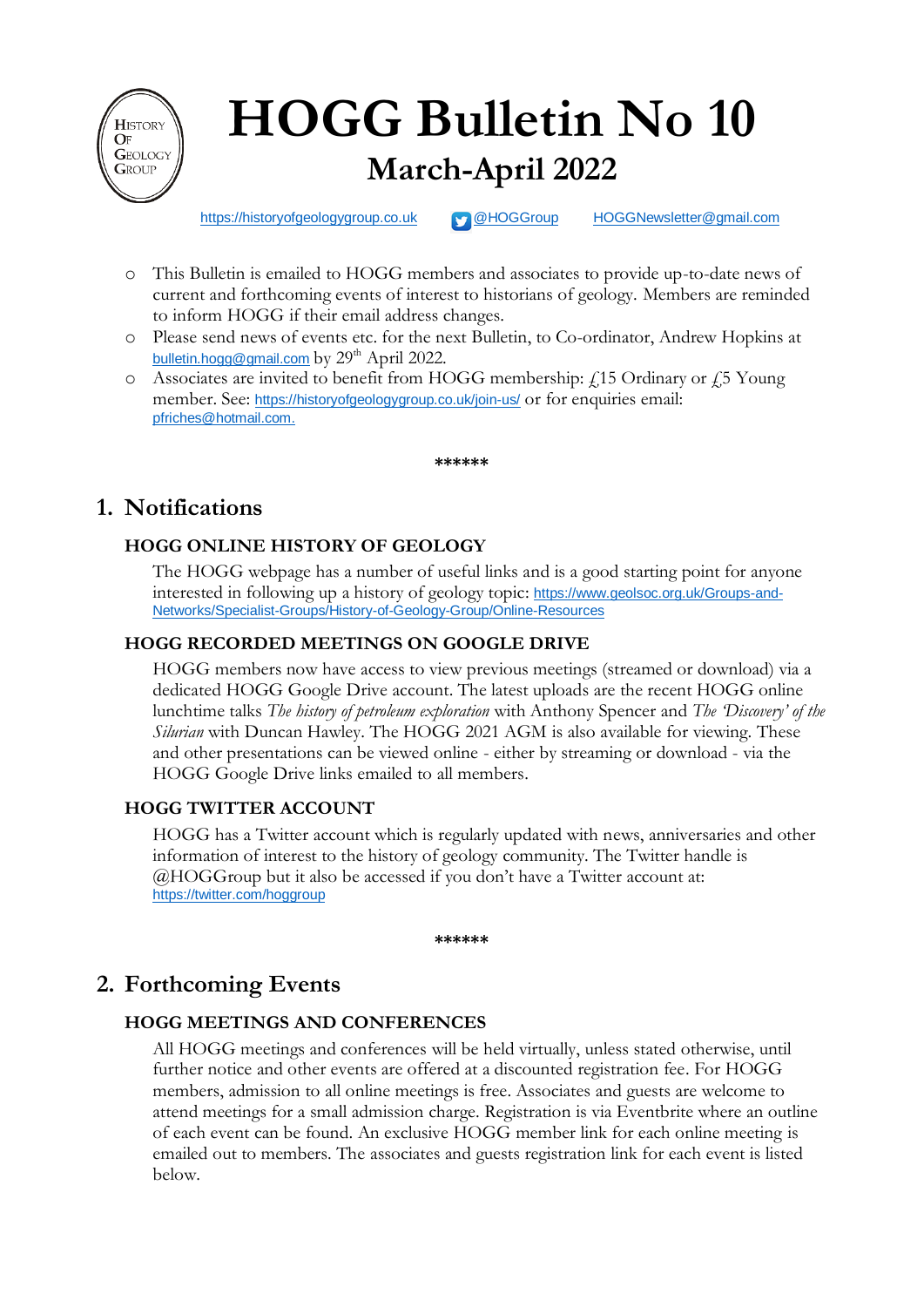**Thu 21st April** (Lunchtime) *Andrew Crombie Ramsay: insights into mid-19th century geology from his papers archive* with Anne Barrett (Archivist, Imperial College London): [https://www.eventbrite.co.uk/e/ac-ramsay-insights-into-mid-19th-century-geology-from-his-papers-tickets-](https://www.eventbrite.co.uk/e/ac-ramsay-insights-into-mid-19th-century-geology-from-his-papers-tickets-297293652317)[297293652317](https://www.eventbrite.co.uk/e/ac-ramsay-insights-into-mid-19th-century-geology-from-his-papers-tickets-297293652317) (associates and guests)

Fri 20<sup>th</sup> to Sun 22<sup>nd</sup> May (FIELD MEETING - rescheduled from September 2021) Malvern *Rocks: Geology in a Victorian Health Resort* to be convened in Malvern by Tim Carter

**Thu 23rd June** (Lunchtime) *Arthur Young and the first geological maps of Norfolk and Suffolk* with Peter Riches

**Fri 15thto Sun 17 th July** (FIELD MEETING) *Pioneer geological mapping of Anglesey: The work of John Stevens Henslow, Andrew Crombie Ramsay and Edward Greenly*, to be convened on Anglesey by Prof. Cynthia Burek and Duncan Hawley in association with GeoMôn Geopar

**Thu 15th September** (Lunchtime) *The Great Bindon Landslip of 1839* with Richard Edmonds

**Thu 22nd October** (Lunchtime) *Unlocking Lapworth's Archive* with Rachel Brown, Project Archivist at the Lapworth Museum of Geology, University of Birmingham

#### **INTERNATIONAL CONFERENCES**

**April 30th to May 1st** A symposium - Celebration of the Life of Julius von Haast, one of New Zealand's leading geologists in the late 19th century will be held in Christchurch, NZ. See: [haast200@canterburymuseum.com](mailto:haast200@canterburymuseum.com)

**June 20th to 24th** The14th Biennial General Meeting Council of the International Association for Military Geosciences (postponed from 2021) will be held at the College of Charleston, South Carolina on the theme of Military Geosciences in the 21<sup>st</sup> Century: Past Lessons and Modern Challenges. See: [www.dri.edu/icmg22](http://www.dri.edu/icmg22)

**September 16<sup>th</sup> to 20<sup>th</sup>** The 47<sup>th</sup> Symposium of The International Commission on the History of Geological Sciences (INHIGEO) which will be held in Les Eyzies in SW France. Abstract submission deadline is 15<sup>th</sup> February. See Second Circular: <http://www.inhigeo.com/france2022/index.html>

**October 19<sup>th</sup> to 22<sup>nd</sup>** The 5<sup>th</sup> International Georges Cuvier Symposium will be held in Montbéliard, France, entitled "Images of Vanished Worlds". See: <https://framaforms.org/registration-for-the-fifth-international-georges-cuvier-symposium-1633033929>

**November 7th to 11th** A session entitled "Hidden histories revealed in scientific revision of palaeontological collections" will be held at  $6<sup>th</sup>$  International Palaeontological Congress in Thailand. See: <https://ipc6.msu.ac.th/>

**\*\*\*\*\*\***

# **3. Recent Publications**

#### **a. By HOGG members**

- o Nina Morgan 2022 Mystery Man [re: Joseph Whidbey, 1757-1833] *Geoscientist*, 32.1, 30 <https://geoscientist.online/>
- o S. Kenneth Donovan 2022 H. H. Swinnerton and crinoid palaecology *Proceedings of the Geologists' Association* 133.1, 112-113
- o Michael A Taylor and Charlotte Berry 2020. Science in a Somerset Quaker community: Alfred Gillett (1814-1904) fossil collecting and kinship networks in and around Street. *Proceedings of the Somerset Archaeological and Natural History Society* 164, 259-287
- o Alan McKirdy 2022 *James Hutton: The Founder of Modern Geology* 3<sup>rd</sup> ed. (pb) NMSE Publishing Ltd.
- o Rudwick M.J.S. 2022 Georges Cuvier's appeal for international collaboration**,** 1800 *Episodes* <https://doi.org/10.18814/epiiugs/2022/022002>